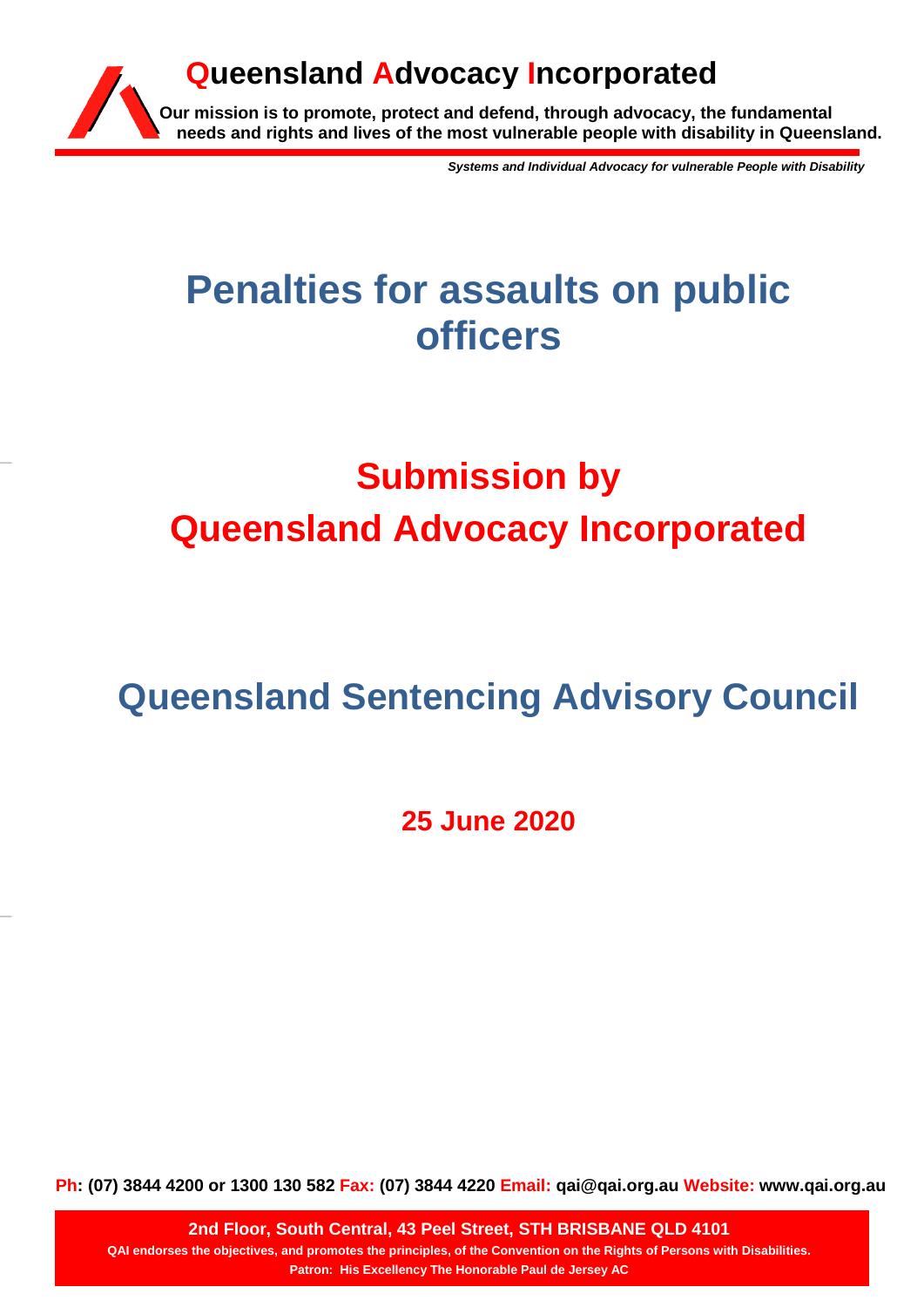## **Summary of recommendations**

- 1. The seriousness of an offence should not be linked to the victim's employment.
- 2. Any considerations of sentencing must be cognisant of the relevance of provocation and unconscious or deliberate bias towards a potential offender.
- 3. Safeguards need to be implemented to cease the over-policing of trivial public order offences which can provoke or trigger the commission of a more serious offence.
- 4. Offenders should not be punished for offences stemming from lack of cognition and appropriate education or which result from violence, abuse, neglect or exploitation.
- 5. The current range of sentencing options do not provide an adequate or appropriate response to offenders who commit assaults against public officers and that there is a pressing need for sentencing reforms.
- 6. The criminogenic effect of incarceration must be acknowledged and addressed.
- 7. There is a need for improved education and training for all public officers. In particular, there is a need for improved de-escalation training for police and emergency response workers. Police need comprehensive education, training and support that provides them with alternative ways of interacting with people with intellectual or cognitive impairment and mental illness.

## **About Queensland Advocacy Incorporated**

Queensland Advocacy Incorporated (**QAI**) is an independent, community-based systems and individual advocacy organisation and a community legal service for people with disability. Our mission is to promote, protect and defend, through systems and individual advocacy, the fundamental needs and rights and lives of the most vulnerable people with disability in Queensland. QAI's board is comprised of a majority of persons with disability, whose wisdom and lived experience of disability is our foundation and guide.

QAI has an exemplary track record of effective systems advocacy, with thirty years' experience advocating for systems change, through campaigns directed to attitudinal, law and policy reform and by supporting the development of a range of advocacy initiatives in this state. We have provided, for over a decade, highly in-demand individual advocacy through our individual advocacy services – the Human Rights Legal Service, the Mental Health Legal Service and the Justice Support Program and, more recently, the National Disability Insurance Scheme Appeals Support Program, Decision Support Pilot Program, Disability Royal Commission Advocacy Program and Education Advocacy Service. Our individual advocacy experience informs our understanding, and prioritisation, of systemic advocacy issues.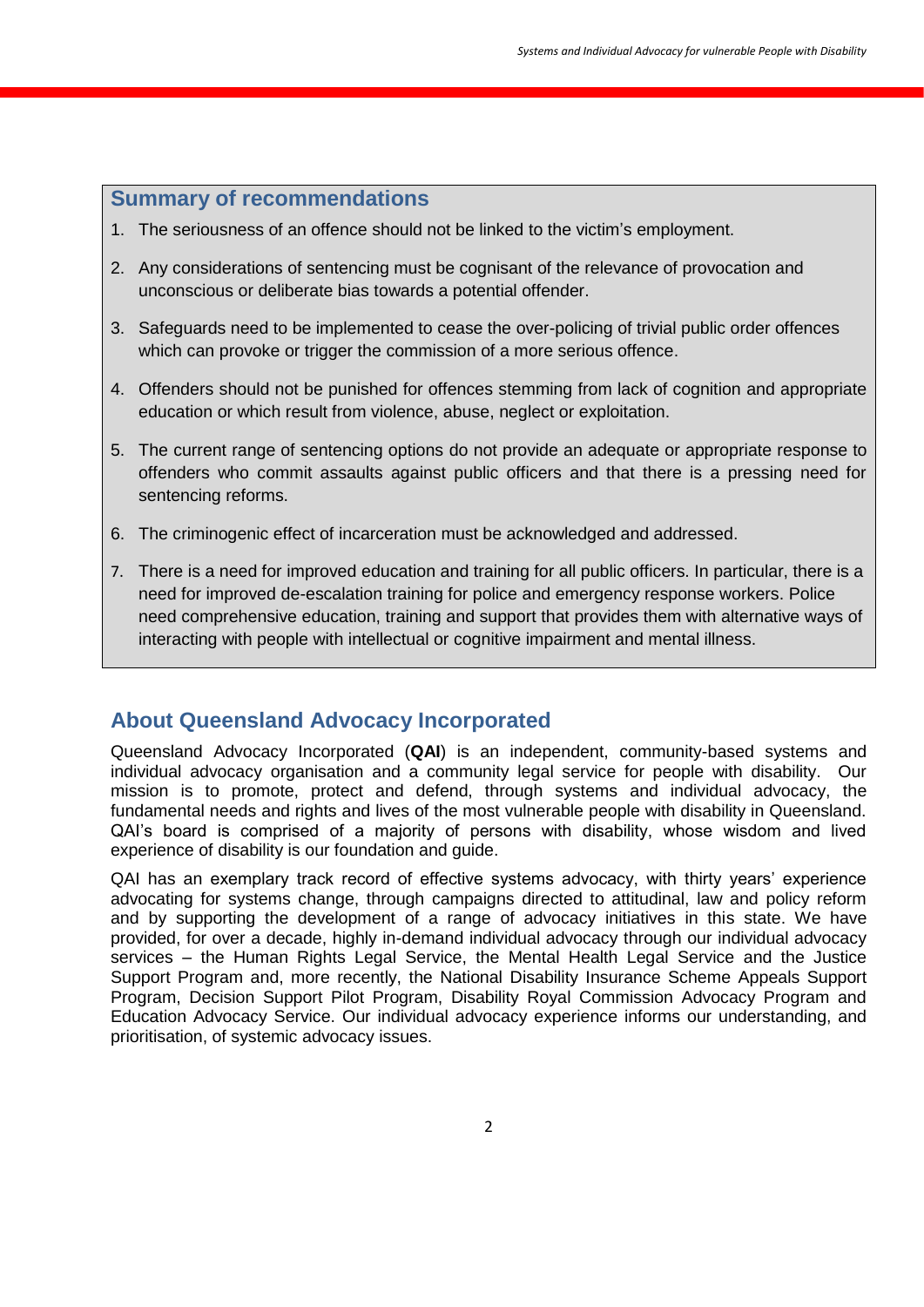## **Introduction**

**.** 

QAI has previously made a submission to the Queensland Sentencing Advisory Council's inquiry into penalties for assaults of public officers.<sup>1</sup> In that submission, we noted that the current maximum sentences for serious assault provide adequate scope for courts to impose sentences of appropriate length; supported the removal of the maximum penalty provision contained in s 340(a)(i) of the *Criminal Code Act 1899* (Qld); called for better training in de-escalation techniques and involvement of professionals with mental health training with a view to reducing risks to emergency service workers; and called for police powers around public nuisance and order offences to be used judiciously and, in some cases, curtailed.

In this submission we confine our contribution to addressing the following discrete issues, of which we have direct knowledge and experience:

- 1. The relevance of the employment of the victim to the perceived gravity, and resulting sentencing, of an offence;
- 2. Other principles relevant to sentencing people who commit assaults against public officers;
- 3. Over-policing and criminalisation of behaviour; and
- 4. Whether existing offences, penalties and sentencing practices in Queensland provide an adequate and appropriate response to assaults against public officers.

#### **The relevance of the employment of the victim**

QAI recognises the vulnerability of people working in high risk jobs, including but not limited to public officers. We acknowledge that particular occupations are associated with higher risk of harm, including police offices, corrective services officers and emergency service workers. Yet we submit that it is important that the risk inherent to a particular vocation is separated from a consideration of the severity of sentencing that should be applied to an offender for an offence against a high risk worker. While we acknowledge the importance of protecting more vulnerable members of our community, and also acknowledge that this vulnerability can result from the nature of the person's employment, we do not agree that this justifies a more punitive sentencing response. To do so would be to disregard the innate vulnerability of the majority of perpetrators of offences against public officers, and the drivers for their offending.

Linking the occupation of the victim with the seriousness of the offence is inappropriate and can have serious implications. For example, re-categorising a common assault as a serious assault under the *Criminal Code Act 1899* (Qld) by virtue of the recipient being a public officer can mean the difference between the jurisdiction in which the charge is heard and whether the offence is considered an indictable offence.

Offenders with intellectual or cognitive impairment and/or mental illness are significantly overrepresented within the criminal justice system.<sup>2</sup> Those with multiple vulnerabilities are particularly

<sup>1</sup> Queensland Advocacy Incorporated. Submission to the Inquiry into Penalties for Assaults of Public Officers. Queensland Sentencing Advisory Council. 20 February 2020.

<sup>&</sup>lt;sup>2</sup> While there is a dearth of accurate, recent statistics, approximately 10% of people in Queensland prisons were found to have an intellectual disability during the most recent comprehensive survey in 2002: Based on figures from the most recent comprehensive survey (Corrective Services Queensland. 2002. Intellectual Disability Survey) and on comparable data from a number of NSW studies. Available interstate data suggests that this may be an underestimate – the 2010 national prisoner health census determined that 33% of people in Australian prisons had a mental illness: Australian Institute of Health and Welfare. 2011. The Health of Australia's Prisoners 2010. Australian Institute of Health and Welfare. Hayes' research at NSW country courts determined that 56.9% of defendants had intellectual disability or borderline intellectual disability: Hayes, S & McIlwain D. The prevalence of intellectual disability in the New South Wales prison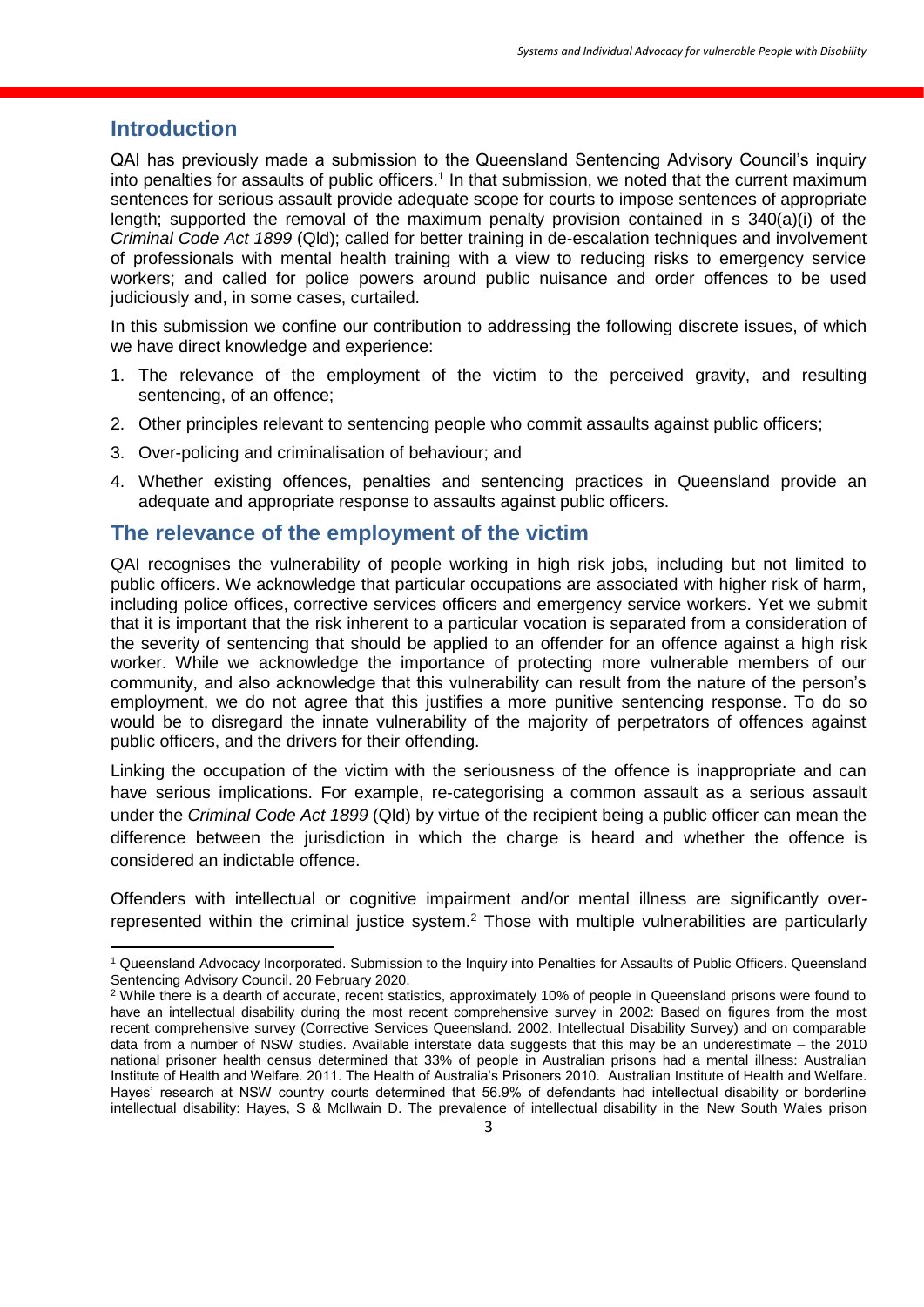over-represented – Aboriginal or Torres Strait Islander persons with cognitive impairment or mental illness were the most common alleged offenders in a study of defendants at NSW country courts.<sup>3</sup> A 2012 survey of Queensland prisons documented alarmingly high rates of imprisonment of Aboriginal men and women with mental illness.<sup>4</sup> In view of this intersectional over-representation, QAI is concerned that an increase in penalties around assaulting police will primarily serve to disadvantage Aboriginal people, whose relations with police have historically been strained, and continue to be.

It is important to note the role of stereotypes and provocation. The current 'Black Lives Matter' campaigns are shining light on the continuing perpetuation of negative racial stereotypes and generational disadvantage that shape behaviour, in particular police brutality. In Australia, the perpetuation of Aboriginal deaths in custody, notwithstanding the 1991 Royal Commission, has been noted as an issue of enduring relevance that demands an urgent response. The majority of these victims are those experiencing intersectional disadvantage of which disability is part.

More broadly, it is important to acknowledge the context which gives rise to offences. People with disability and mental illness have and continue to face significant restrictions and violations of fundamental human rights. Denials of liberty and autonomy can provoke offending behaviour. The Disability Royal Commission is currently receiving evidence of violence, abuse, neglect and exploitation perpetrated on some of the most vulnerable people in our community, many of whom ultimately became offenders themselves, either against their abuser or as a result. In this context, it is clear that a punitive approach to sentencing reinforces the adage of blaming the victim.

## **Sentencing principles**

**.** 

A strong body of research establishes that increased penalties have little deterrent effect.<sup>5</sup> While rational choice has been the theoretical assumption behind calls for a strengthened deterrent component, offender behaviour is often impulsive and irrational, driven by immediate physical, emotional and physiological circumstances. This is particularly so for perpetrators with intellectual or cognitive disability or mental illness, where rational and logical processing is often impaired and understanding of relevant information may be limited.

Evidence from empirical studies of deterrence suggests that while the threat of imprisonment generates a small general deterrent effect, increases in the severity of penalties have no corresponding effect on offending. 6

The offences for persons with intellectual and cognitive disability are incarcerated disproportionately fall within the lowest severity categories of offences, such as 'public nuisance' offences, which can

population: an empirical study (Criminology Research Council, Canberra, 1988). The most recent comprehensive survey of Victorian prisoners found that 42 per cent of male prisoners had an acquired brain injury: M Jackson et al. Acquired Brain Injury in the Victorian Prison System. Corrections Research Paper Series No. 04 (Department of Justice, Melbourne, 2011).

<sup>&</sup>lt;sup>3</sup> Hayes S. Prevalence of intellectual disability in local courts (1997) Journal of Intellectual and Developmental Disability 22(2) 71-85.

<sup>&</sup>lt;sup>4</sup> E Heffernan, K Andersen, A Dev, S Kinner. 2012. 'Prevalence of mental illness among Aboriginal and Torres Strait Islander people in Queensland prisons'. Medical Journal of Australia. 197(1):37-41.

<sup>5</sup> See for example, Donald Ritchie, Sentencing Advisory Council. 2011. *Does Imprisonment Deter?: 'there are significant limitations on general deterrence and [on] the type of offenders that the threat of punishment can possibly deter', p 2.* 

<sup>6</sup> , Donald Ritchie, Sentencing Advisory Council. 2011. *Does Imprisonment Deter?.*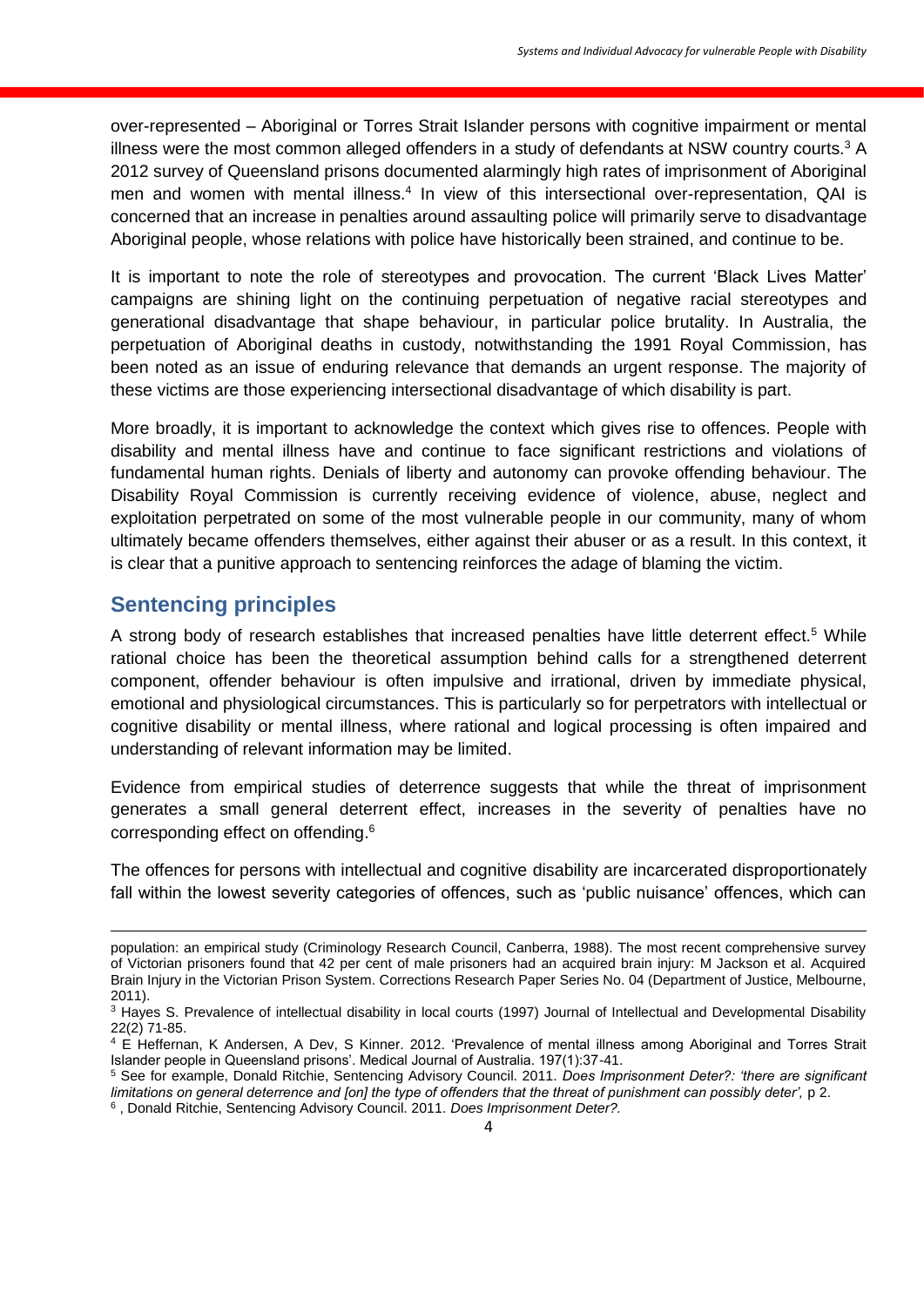be repeated many times and lead to imprisonment.<sup>7</sup> By punitively responding to the commission of these offences with a term of imprisonment, the offender is being punished for offences which often stem from lack of cognition and appropriate education.

#### **Case studies**

*Sally,\* a young woman with disability who has experienced a highly prejudicial childhood, was waiting for her name to be called at the Magistrates Court. She complained to a police officer (who was familiar to her) that she didn't understand why she had been charged with assault. The police officer told her that she was lucky she had not touched a police officer, as placing her hand on the arm of a police officer would have constituted serious, rather than common, assault. The police officer demonstrated this by enacting the very behaviour she was speaking of (taking the young woman's arm), for which there was no consequence.*

*Eddy,\* a 25 year old Aboriginal man who has an acquired brain injury (which was acquired during an incident that occurred inside a prison when he was 19) which has led to a mild intellectual disability, has just had an argument with his father and has temporarily left the family home "to cool down". Concerned members of the public observe him muttering to himself and kicking tyres of cars he passes as he is walking down the street, occasionally veering off the footpath and onto the heavily-trafficked road. Police are called and, in line with internal risk management policies, five police officers attend. The officers surround him. Unfortunately this has a triggering effect on Eddy's behaviour and he panics. He attempts to run away and, in the process, pushes one of the female officers on the chest, knocking her down. He is subsequently arrested and charged with serious assault. His disability is not significant enough to support a determination that he was of unsound mind at the time he committed the offence, so Eddy's matter proceeds in the criminal courts.*

\* *Names have been changed* 

1

## **Over-policing and criminalisation of behaviour**

QAI frequently observes an over-policing of our clients, many of whom are Aboriginal persons with intellectual or cognitive impairment and/or mental illness. In particular, we note an over-policing of trivial public order offences, which can provoke or trigger the commission of a more serious offence. For example, a minor public order offence such as urinating in public may, following police intervention, escalate to a more serious charge, such as assault and resisting arrest.

The passage of the *Summary Offences Act 2005* (Qld), which increased the range and scope of public nuisance offences, the typical consequence of the commission of which is imposition of a fine which may carry a default period of imprisonment, has led to an increase in people with intellectual or cognitive impairment being charged with public space offences.<sup>8</sup>

 $7$  J Simpson, 2014. Participants, or Just Policed? Guide to the role of the NDIS - people with intellectual disability who have contact with the criminal justice system.

<sup>8</sup> Monica Taylor (Coordinator, Homeless Persons' Legal Clinic, Queensland Public Interest Law Clearing House) And Dr Tamara Walsh (T.C. Beirne School Of Law, University Of Queensland) With: Megan Breen, Binny De Saram, Lindsay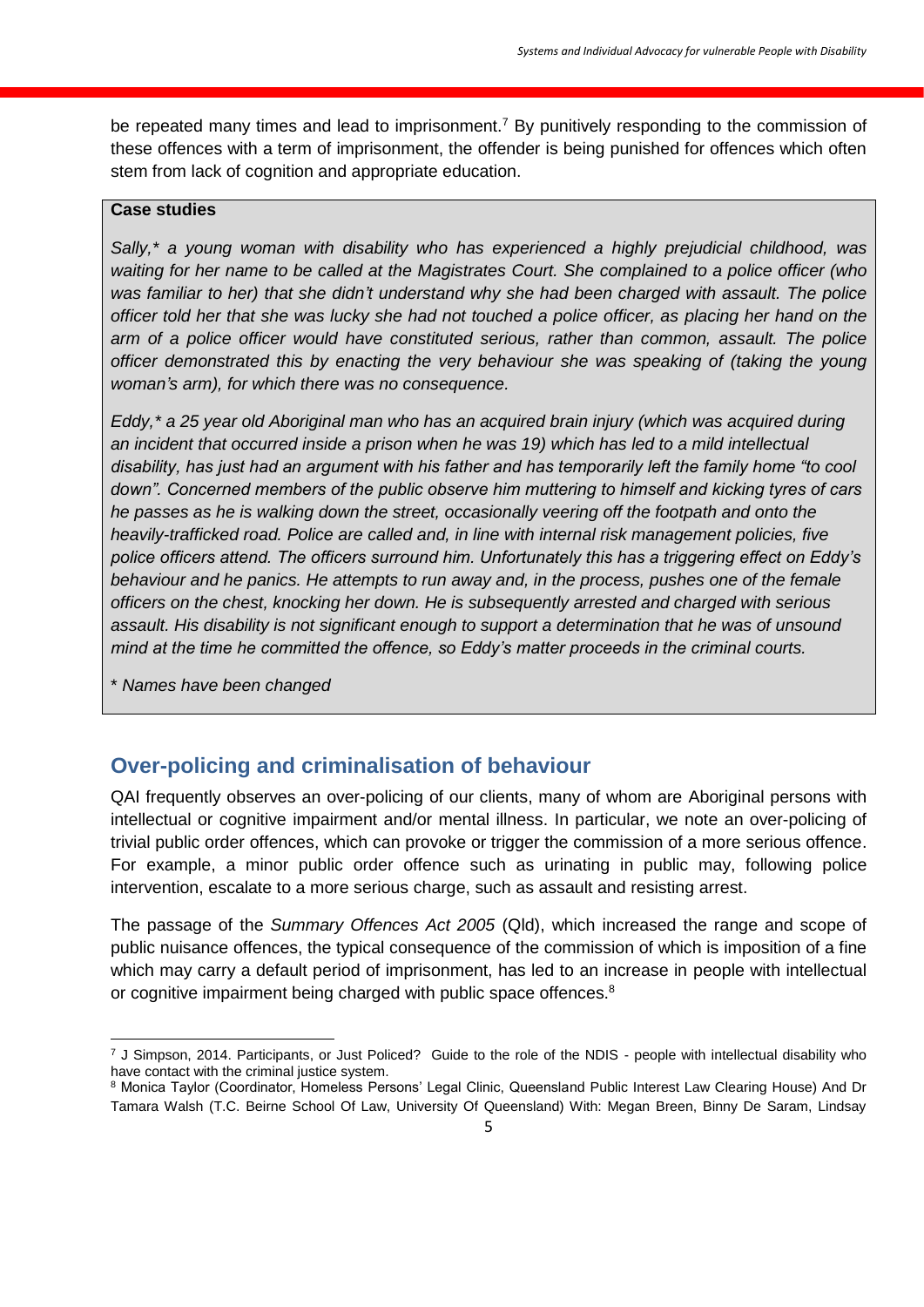People with intellectual or cognitive impairment are subject to a higher level of police surveillance and suspicion than most members of the public, who are more likely to experience discomfort in the presence of people who are perceived as different or dangerous and may seek police assistance in moving them on. Many people with disability also experience intersectional disadvantage, including homelessness and unemployment, with the result that they are in public spaces more frequently. Persons with disability are therefore particularly susceptible to being charged with public nuisance offences, whether or not there has been wrongdoing.

Public space policing typically involves verbal directions to take certain action, such as to move on. Persons with disability may find it difficult to comprehend directions, remember them or act in accordance with them, leading to an escalation in law enforcement interventions based on the mistaken belief that the person is wilfully disobeying a police instruction. For some people with intellectual or cognitive impairment or mental illness, talking loudly, calling out or other forms of verbalising are means of communication and not intended to offend or annoy anyone. 'Resisting arrest' can simply be being loud or yelling out - something that a person with cognitive impairment or mental illness may do when apprehended by more than one officer.

## **The adequacy of the current response to offenders**

**.** 

QAI submits that the current range of sentencing options do not provide an adequate or appropriate response to offenders who commit assaults against public officers and that there is a pressing need for sentencing reforms.

Prison has a widely-recognised criminogenic effect: time spent in prison increases the probability that a person will commit another offence upon release, so any policy consideration that anticipates an increased use of prison would need to factor in the likely increases in risk to the community in the medium to longer term. Longer sentences may improve community safety in the very short term, but the trade-off is institutionalisation, recidivism, wasted lives, broken families and generational trauma. This is particularly so for offenders with intellectual or cognitive disability, who may have impaired capacity to be criminally responsible yet become caught in a perpetuating cycle of criminology.

There is a need for improved education and training for all public officers. In particular, there is a need for improved de-escalation training for police and emergency response workers. Preventing offending by changing police procedures on the targeting of people with mental illness, people with cognitive disabilities and Aboriginal and Torres Strait Islander people is likely to be a more effective tactic to reduce assaults on public officers than increasing the severity and scope of serious assault provisions.

Nicholson, Hillary Nye, Marianna O'gorman And Davina Wadley. 2006. Nowhere To Go: The Impact Of Police Move-On Powers On Homeless People In Queensland Monica Taylor (Coordinator, Homeless Persons' Legal Clinic, Queensland Public Interest Law Clearing House) And Dr Tamara Walsh (T.C. Beirne School Of Law, University Of Queensland) With: Megan Breen, Binny De Saram, Lindsay Nicholson, Hillary Nye, Marianna O'gorman And Davina Wadley.